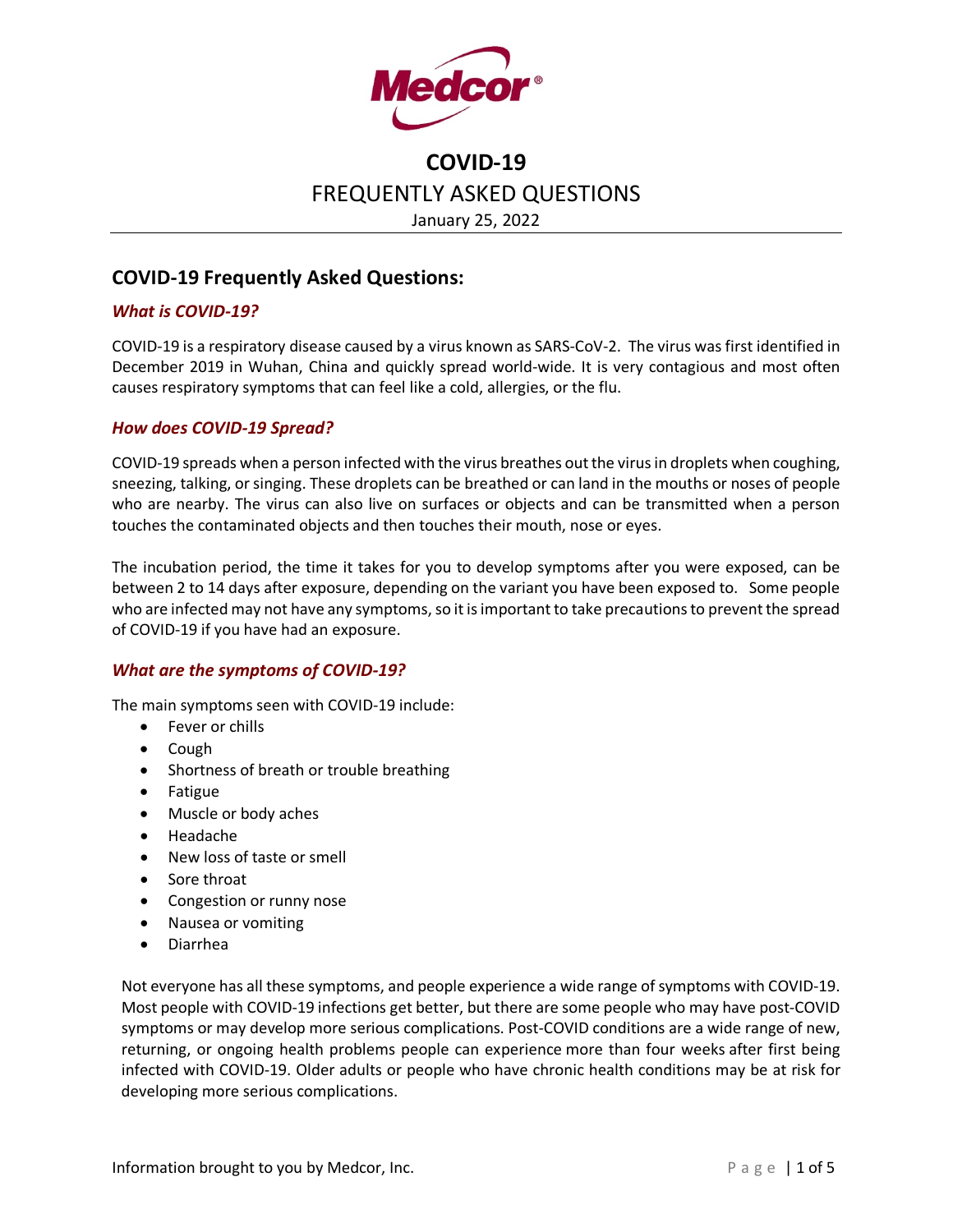

### *How is COVID-19 diagnosed?*

SARS-CoV-2 can be suspected in anyone who has symptoms consistent with COVID-19, but a definite diagnosis requires testing. There are two kinds of tests available for COVID-19, one which tests for a current infection (PCR viral tests and antigen tests) and one which tests for a past infection (antibody tests).

PCR viral tests test for a current infection by testing for the presence of the actual COVID-19 virus. In such a test, a sample is taken from the person suspected to be infected, such as a nasal or a very deep nasal swab (i.e. nasopharyngeal), and this is analyzed by a lab to determine if the virus is present. Such tests can take a day to several days to result.

Antigens are structural components of the virus. Antigen tests test for the presence of these structural components, like the spikes on the outside of COVID-19 virus. Antigen tests are typically quicker and less expensive, but they are also less accurate than lab-based PCR tests.

With improvements in both PCR and antigen testing to detect acute infection, antibody testing of blood samples as an indication of past exposure is now discouraged. In rare medical circumstances the test may be ordered, but it is not indicative of immunity to COVID-19 or as a sign of how strong the immune response to past infection was.

#### *Should I be concerned about COVID-19 variants?*

Viruses like SARS-CoV-2 can change and mutate like any other virus, resulting in new variants. Some variants may emerge and then disappear and others may spread rapidly and have the potential to cause more serious illness. The CDC and other organizations worldwide will continue to monitor the emergence of new variants.

#### *How do I prevent a COVID-19 infection?*

Some things you can do to prevent a COVID-19 infection include the following:

- Get vaccinated: COVID-19 vaccines are safe and are effective at protecting you from getting sick. Make sure you are [have received all CDC recommended vaccine](https://www.cdc.gov/coronavirus/2019-ncov/vaccines/stay-up-to-date.html?CDC_AA_refVal=https%3A%2F%2Fwww.cdc.gov%2Fcoronavirus%2F2019-ncov%2Fvaccines%2Ffully-vaccinated.html) doses.
- Wear a mask: Wearing masks, especially indoors, can help reduce the rate of transmission of the SARS-CoV-2 virus. The CDC has the most current [mask recommendations](https://www.cdc.gov/coronavirus/2019-ncov/prevent-getting-sick/masks.html?CDC_AA_refVal=https%3A%2F%2Fwww.cdc.gov%2Fcoronavirus%2F2019-ncov%2Fprevent-getting-sick%2Fdiy-cloth-face-coverings.html) on who should wear a mask and what type of mask is the most effective.
- Try to keep your distance: Avoid close contact with people and avoid crowds. If possible, maintaining 6 feet between someone who is sick can help prevent you from getting sick.
- • [Wash your hands](https://www.cdc.gov/handwashing/when-how-handwashing.html): Wash your hands with soap and water for at least 20 seconds after being out in public, before you eat or prepare food, after you blow your nose, cough or sneeze into your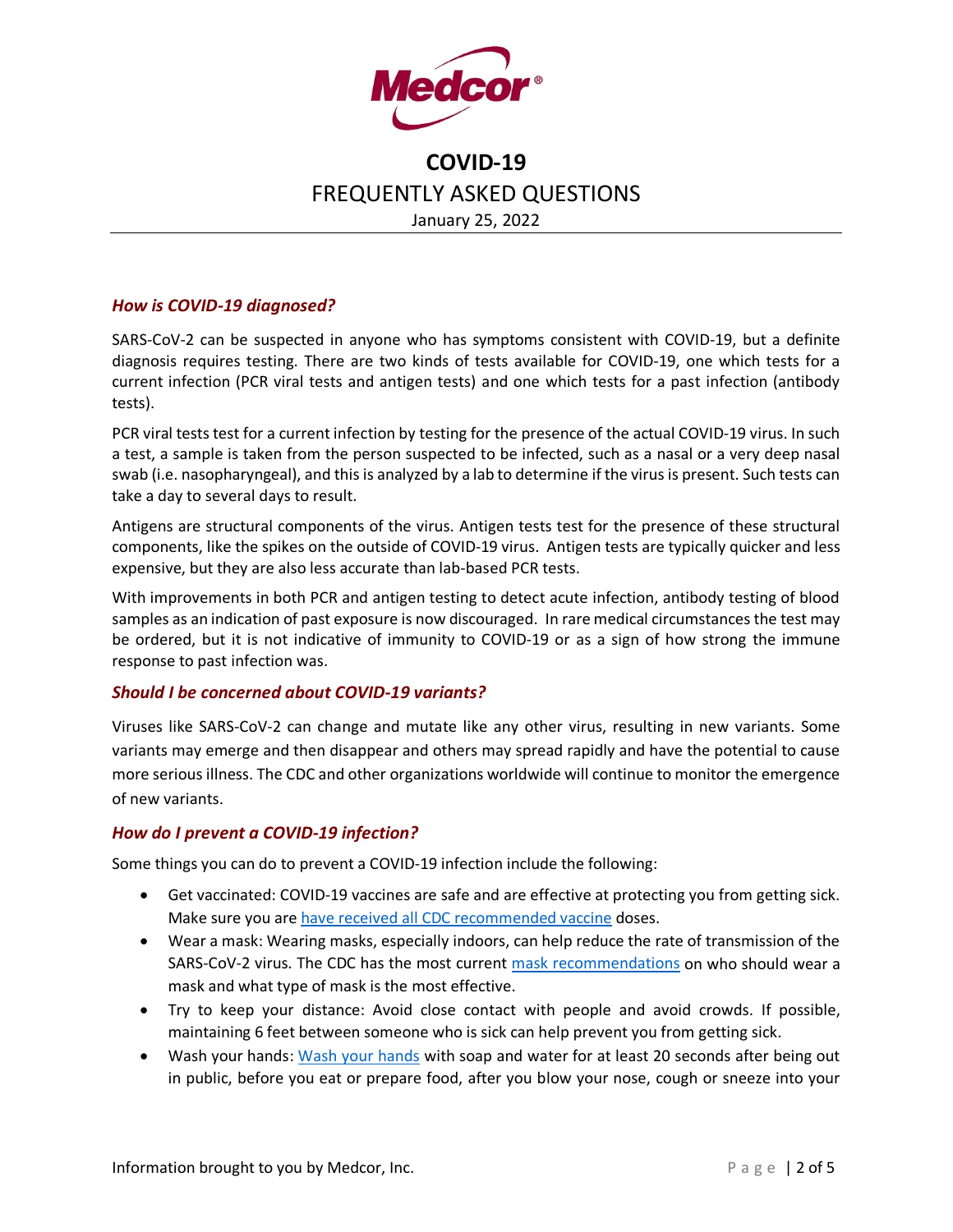

hands, after caring for someone sick, after using the restroom, or after changing a diaper. If soap and water are not available, use a hand sanitizer that contains at least 60% alcohol.

- Cover coughs and sneezes: Always cover your mouth and nose with a tissue or the inside of your elbow to help prevent the spread of potentially infectious droplets.
- Clean and disinfect: Clean high touch areas such as doorknobs, countertops, tables, handles, phones, toilets, and sinks. If someone in your household has tested positive for COVID-19, make sure to frequently disinfect surfaces with an [EPA approved disinfectant.](https://www.epa.gov/coronavirus/about-list-n-disinfectants-coronavirus-covid-19-0)

### *What should I do if I have symptoms of COVID-19 or test positive for COVID-19?*

Regardless of vaccination status, if you think you might have COVID-19, you should:

- Stay home: Most people with COVID-19 recover at home without medical care. It is important to stay home except if you are going to get medical care.
- Contact your healthcare provider: Contact your healthcare provider to inform them of your symptoms and/or positive COVID-19 test. Your healthcare provider may want to see you for a visit or may recommend that you stay hydrated and take OTC medications to help with any symptoms you may be experiencing.
- Get tested: If you have symptoms of COVID-19, you should try to get a test including either a home self-test or you can visit a testing location.
- Watch for signs of serious illness: If you experience concerning symptoms including trouble breathing, pain or pressure in the chest, confusion, difficulty staying awake, and changes in the color of your skin, lips or nail beds to pale, gray or blue. If you experience any of these symptoms, call 911 to get immediate medical care.
- Wear a mask: When you are out in public, wear a mask to help prevent the spread of illness.

#### *If I have symptoms of COVID-19 or test positive for COVID-19, when can I be around others?*

Regardless of vaccination status, if you have had symptoms of COVID-19, you should:

- Isolate for at least 5 days. Your first day of isolation starts the day after your symptoms began.
- You can end isolation after a full 5 days when:
	- o Your symptoms are improving or resolved, and
	- $\circ$  You have not had a fever or used fever reducing medication in the last 24 hours, and
	- $\circ$  You continue to wear a well-fitting mask for an additional 5 days at all times when leaving the home.
	- $\circ$  You should avoid travel, eating out at a restaurant, or going to a gym until a full 10 days have passed since your symptoms began.

Regardless of vaccination status, if you have not had any symptoms of COVID-19 but test positive for COVID-19, you should: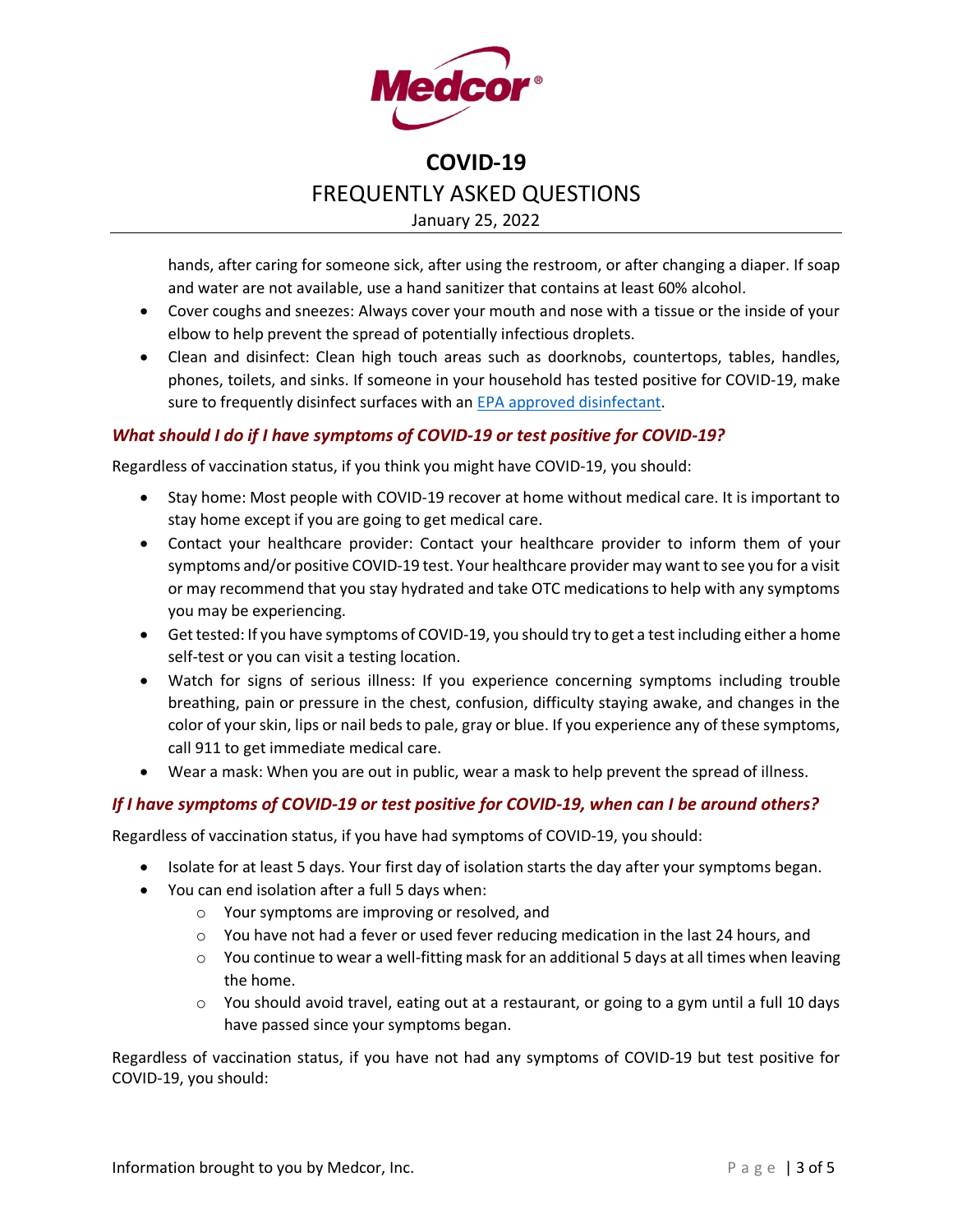

- Isolate for a full 5 days. Your first day of isolation starts the day after you first test positive for COVID-19.
- You can end isolation after a full 5 days after your positive COVID-19 test if:
	- o You continue to have no symptoms and when out in public, and
	- o You wear a well-fitting mask for at least 10 days since your positive test.
	- $\circ$  You should avoid travel, eating out at a restaurant, or going to a gym until a full 10 days have passed since your positive test.
- If you develop any symptoms of COVID-19, your 5 day isolation period would start over and you should follow recommendations of ending isolation if you have symptoms of COVID-19.

### *What if I am exposed to someone who is positive for COVID-19?*

The CDC defines a concerning exposure to COVID-19 as "close contact" with someone with known or suspected COVID-19 during the contagious period.

The CDC defines "close contact" as:

- You were within 6 feet of someone sick with COVID-19 for a total of 15 minutes or more in a 24 hour period
- You provided care at home to someone who is sick with COVID-19
- You had direct physical contact with a person (hugged or kissed them) who is sick with COVID-19
- You shared eating or drinking utensils with a person who is sick with COVID-19
- You were sneezed on, coughed on, or somehow got the respiratory droplets of a person sick with COVID-19 on you

The contagious period:

- Begins 2 days prior to the onset of symptoms and ends after their isolation period ends
- Begins 2 days prior to the day a person had a positive COVID-19 test taken and ends 10 days after their isolation period ends

If you have received all [CDC recommended vaccine doses](https://www.cdc.gov/coronavirus/2019-ncov/vaccines/booster-shot.html) or you have had confirmed COVID-19 infection in the last 90 days AND do not have any symptoms, you do not need to quarantine after an exposure to COVID-19. You should wear a mask when around others and monitor for symptoms for at least 10 days.

If you were exposed to a person with COVID-19, you should take the following precautions:

- Stay home for at least 5 days starting the day after your last close contact to the person with COVID-19. If you do not have symptoms for the 5 days after your last close contact, you can end your quarantine but must continue to wear a well-fitting mask when around others.
- For 10 days after your last close contact, watch for symptoms of COVID-19. If you develop symptoms, you should follow recommendations for if I have symptoms of COVID-19.
- Avoid travel or going to places where you are unable to wear a mask at all times (restaurants, gyms, etc.) for at least 10 days after your last close contact.